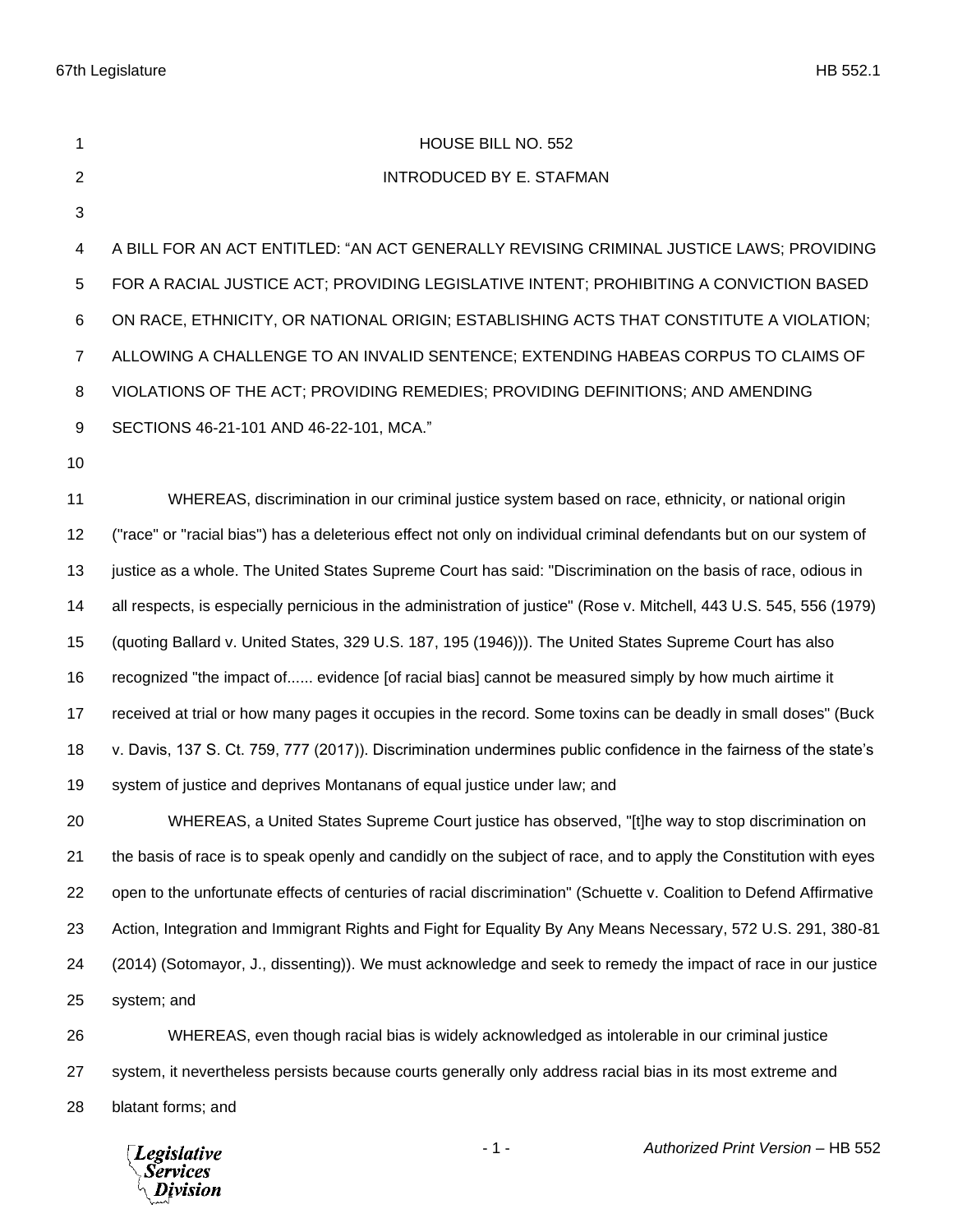WHEREAS, current legal precedent often countenances racially biased testimony, including expert testimony, and arguments in criminal trials. A court upheld a conviction based in part on an expert's racist testimony that people of Indian descent are predisposed to commit bribery (United States v. Shah, 768 Fed. Appx. 637, 640 (9th Cir. 2019)). Existing precedent has provided no recourse for a defendant whose own attorney harbors racial animus towards the defendant's racial group, or toward the defendant, even when the attorney routinely used racist language and "harbor[ed] deep and utter contempt" for the defendant's racial group (Mayfield v. Woodford, 270 F.3d 915, 924-25 (9th Cir. 2001) (en banc); id. at 939-40 (Graber, J., dissenting)). Some courts have held that appellate courts must defer to the rulings of judges who make racially biased comments during jury selection (People v. Williams, 56 Cal. 4th 630, 652 (2013); see also id. at 700 (Liu, J., concurring)) and at other points in the proceedings. See Peek v. State 488 So. 2d 52 (Fla. 1986), in which the court recognized the inappropriateness of the trial judge saying that "since the n-----s are here, maybe we can go ahead with the sentencing phase," but declined to reverse the conviction on these grounds (but did reverse on other grounds); and WHEREAS, existing precedent may tolerate the use of racially incendiary or racially coded language, images, and racial stereotypes in criminal trials, at least until these remarks and language reach a very high threshold. For example, in a case alleging racially incendiary remarks by a prosecutor, Montana courts have held that "it is not enough that the prosecutor's remarks are undesirable or even universally condemned; rather the question is whether the comments so infected the trial with unfairness as to make the resulting conviction a denial of due process" (State v. Haithcox, 2019 MT 201, 397 Mont 103, 447P. 2d 452 (Mont. 2019)); and WHEREAS, other courts have upheld convictions in cases in which prosecutors have compared defendants who are people of color to Bengal tigers and other animals, even while acknowledging that these statements are "highly offensive and inappropriate" (Duncan v. Ornoski, 286 Fed. Appx. 361, 363 (9th Cir. 2008); see also People v. Powell, 6 Cal.5th 136, 182-83 (2018)). Because the use of animal imagery is historically associated with racism, the use of animal imagery in reference to a defendant is racially discriminatory and should not be permitted in our court system (Phillip Atiba Goff, Jennifer L. Eberhardt, Melissa J. Williams, and Matthew Christian Jackson, Not Yet Human: Implicit Knowledge, Historical

Dehumanization, and Contemporary Consequences, Journal of Personality and Social Psychology (2008) Vol.

94, No. 2, 292-293; Praatika Prasad, Implicit Racial Biases in Prosecutorial Summations: Proposing an

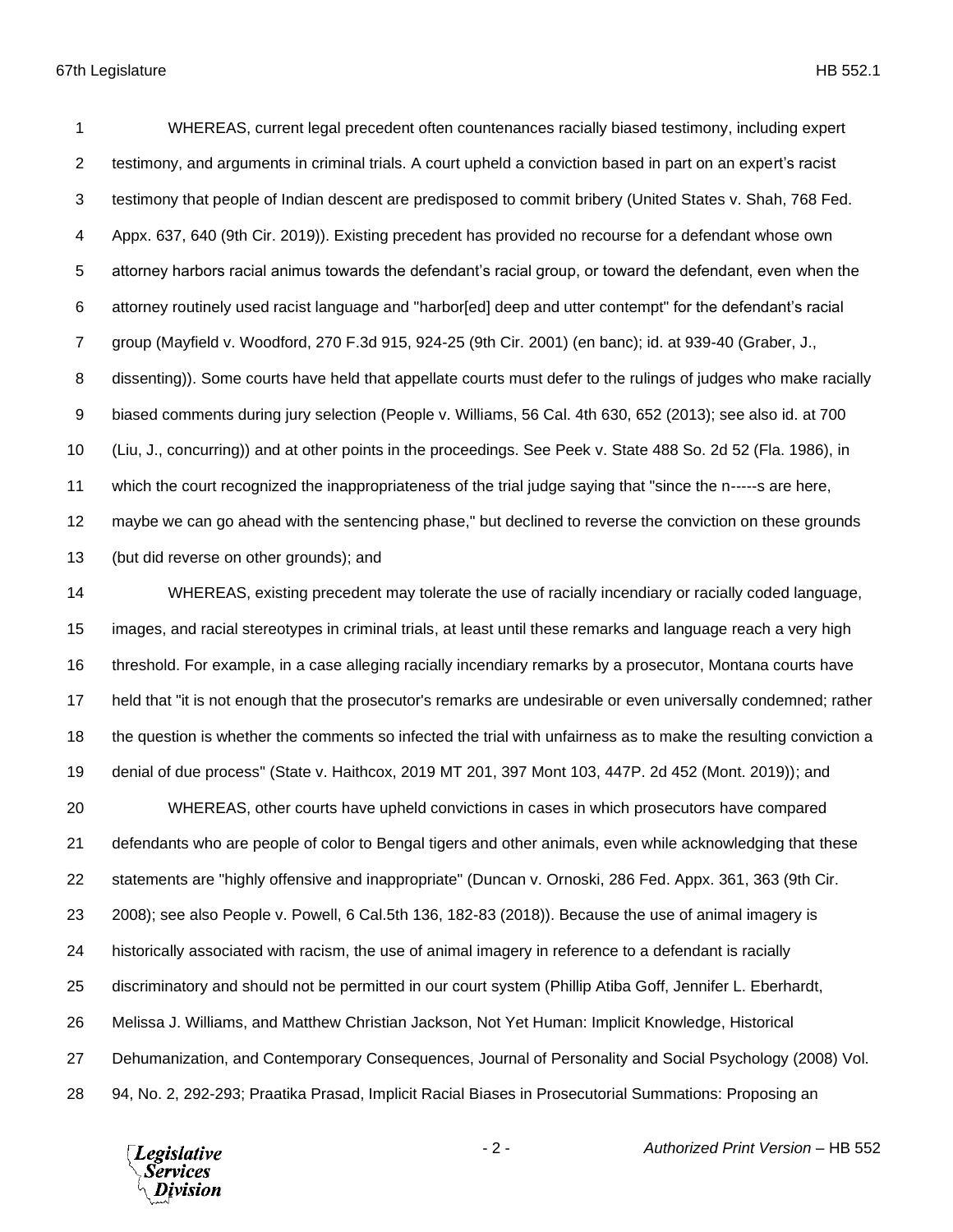Integrated Response, 86 Fordham Law Review, Volume 86, Issue 6, Article 24 3091, 3105-06 (2018)); and WHEREAS, when racism infects a criminal proceeding, under current legal precedent, the results can stand because proof of purposeful discrimination is often required, but nearly impossible to establish. Existing precedent also accepts racial disparities in our criminal justice system as inevitable. Most famously, in 1987, the United States Supreme Court found that there was "a discrepancy that appears to correlate with race" in death penalty cases in Georgia, but the court would not intervene without proof of a discriminatory purpose, concluding that we must simply accept these disparities as "an inevitable part of our criminal justice system" (McCleskey v. Kemp, 481 U.S. 279, 295-99, 312 (1987)). In dissent, one justice described this as a fear of too much justice" (Id. at p. 339 (Brennan, J., dissenting)); and WHEREAS, when it is alleged that the state excluded jurors in a racially discriminatory manner, Montana law currently requires a defendant to show purposeful discrimination so that the state need only provide a neutral explanation for the strike, and "unless a discriminatory intent is inherent in the prosecutor's explanation, the reason offered will be deemed race neutral" (State v. Warren, 395 Mont. 15, 439 P.3d 357, 2019 MT 49 (Mont. 2019)). This standard allows for subtle forms of discrimination in jury selection that do not amount to purposeful discrimination; and WHEREAS, there is growing awareness that no degree or amount of racial bias is tolerable in a fair and just criminal justice system, that racial bias is often insidious, and that purposeful discrimination is often masked and racial animus disguised. The examples described here are but a few select instances of intolerable racism infecting decisionmaking in the criminal justice system; and WHEREAS, judges across the country are recognizing that current law, as interpreted by the high court, is insufficient to address discrimination in our justice system (State v. Saintcalle, 178 Wash. 2d 34, 35 (2013); Ellis v. Harrison, 891 F. 3rd 1160, 1166-67 (9th Cir. 2018) and 947 F. 3d 555 (9th Cir. 2020 (en banc) (Nguyen, J., concurring)), (in which defendant's lawyer was found to be "a virulent racist who believe in the racial inferiority of racial minorities," reversal required); Turner v. Murray, 476 U.S. 28, 35 (1986); People v. Bryant, 40 Cal.App.5th 525 (2019) (Humes, J., concurring)). BE IT ENACTED BY THE LEGISLATURE OF THE STATE OF MONTANA:

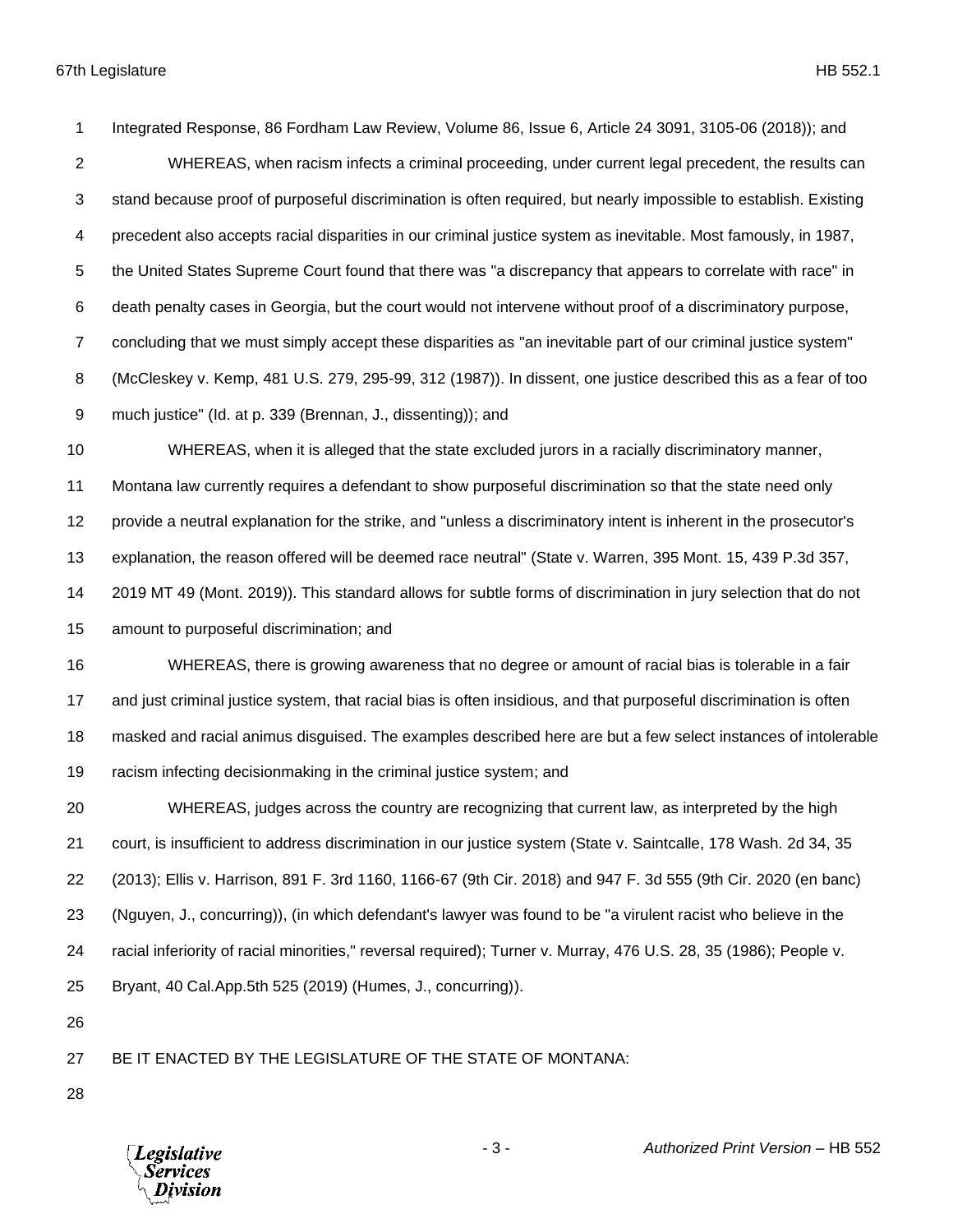NEW SECTION. **Section 1. Short title.** [Sections 1 through 5] may be cited as the "Montana Racial Justice Act of 2021". NEW SECTION. **Section 2. Definitions.** As used in [sections 1 through 5], unless the context clearly indicates otherwise, the following definitions apply: (1) "More frequently sought or obtained" or "more frequently imposed" means that statistical evidence or aggregate data demonstrate a significant difference in seeking or obtaining convictions or in imposing sentences comparing individuals who have committed similar offenses and are similarly situated, and the prosecution cannot establish race-neutral reasons for the disparity. (2) "Prima facie showing" means that the defendant produces facts that, if true, establish that there is a substantial likelihood that a violation of [section 4] occurred. (3) "Racially discriminatory language" means language that, to an objective observer, explicitly or implicitly appeals to racial bias, including but not limited to racially charged or racially coded language, language that compares the defendant to an animal, or language that references the defendant's physical appearance, culture, ethnicity, or national origin. Evidence that particular words or images are used exclusively or disproportionately in cases in which the defendant is of a specific race, ethnicity, or national origin is relevant to determining whether language is discriminatory. (4) "State" includes the attorney general, a county attorney, or a city prosecutor. (5) "Substantial likelihood" means more than a mere possibility but less than a standard of more likely than not. NEW SECTION. **Section 3. Legislative intent.** It is the intent of the legislature: (1) to eliminate racial and ethnic bias from the state's criminal justice system because racism or ethnic bias in any form or amount, at any stage of a criminal proceeding, is intolerable, is inimical to a fair criminal justice system, is a miscarriage of justice under Article VII of the Montana constitution, and violates the laws and the Montana constitution. Implicit bias, although often unintentional and unconscious, may inject racism or ethnic bias and unfairness into proceedings similar to intentional bias. (2) to not punish this type of bias, but rather to remedy the harm done to the defendant's case and to

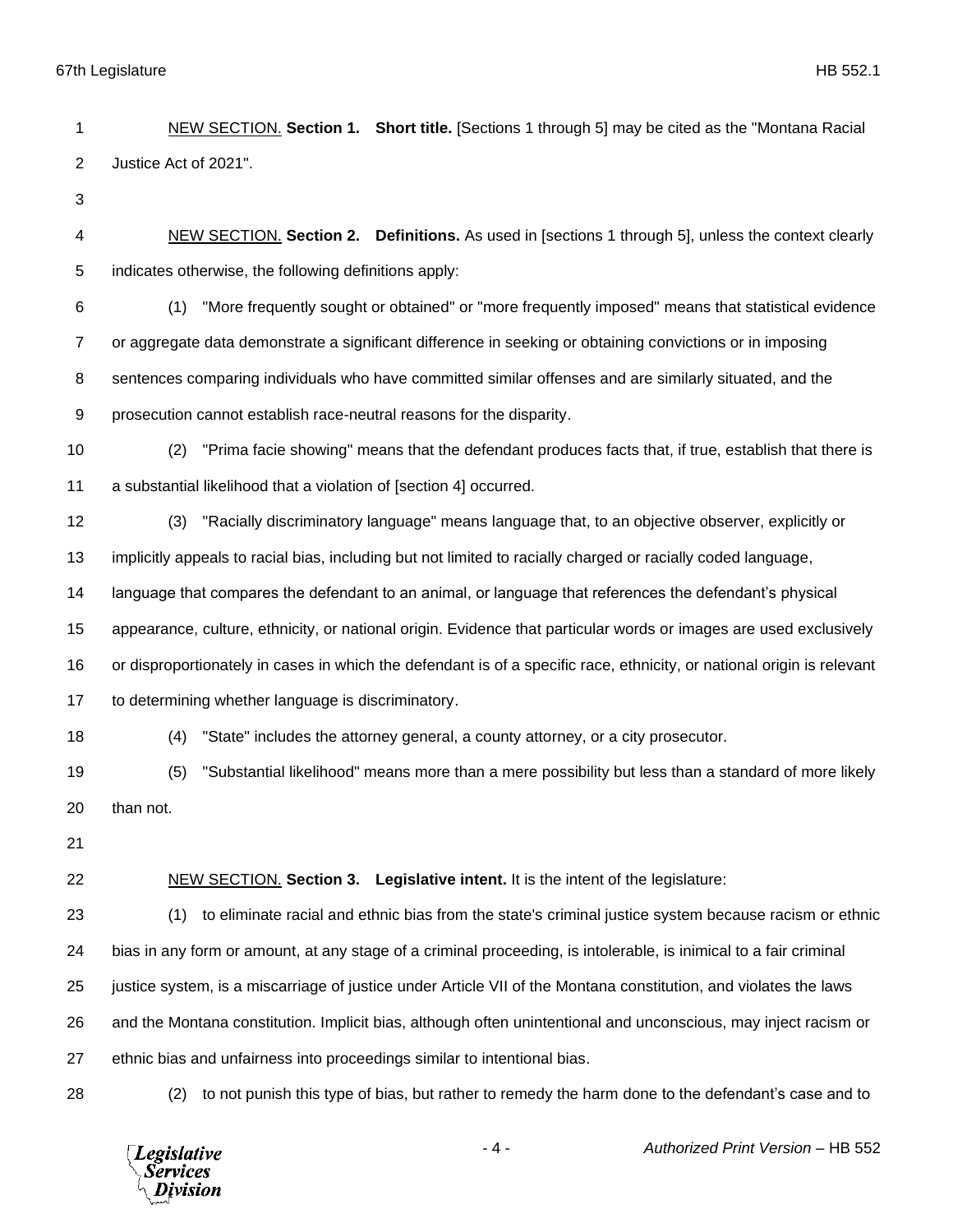*Services* Division

 the integrity of the judicial system; (3) to ensure that race or ethnicity plays no role at all in seeking or obtaining convictions or in sentencing; (4) to reject the conclusion that racial or ethnic disparities within our criminal justice system are inevitable and to actively work to eradicate them; (5) to provide remedies that will eliminate racially or ethnically discriminatory practices in the criminal justice system and address intentional discrimination; and (6) to ensure that individuals have access to all relevant evidence, including statistical evidence, regarding potential discrimination in seeking or obtaining convictions or imposing sentences. NEW SECTION. **Section 4. Conviction based on race, ethnicity, or national origin prohibited.** The state may not seek or obtain a criminal conviction or seek, obtain, or impose a sentence on the basis of race, ethnicity, or national origin. A violation is established if the defendant proves, by a preponderance of the evidence, any of the following: (1) the judge, an attorney in the case, a law enforcement officer involved in the case, an expert witness, or juror exhibited bias or animus towards the defendant because of the defendant's race, ethnicity, or national origin; (2) during the defendant's trial or proceedings, the judge, an attorney in the case, a law enforcement officer involved in the case, an expert witness, or juror used racially discriminatory language about the defendant's race, ethnicity, or national origin, or otherwise exhibited bias or animus towards the defendant because of the defendant's race, ethnicity, or national origin, whether or not purposeful. This subsection does not apply if the person speaking is: (a) describing language used by another that is relevant to the case so that its probative value substantially outweighs the resulting prejudice; or (b) giving a racially neutral and unbiased physical description of the suspect. (3) race ethnicity, or national origin was a factor in the exercise of peremptory challenges. The defendant need not show that purposeful discrimination occurred in the exercise of peremptory challenges to demonstrate a violation of this section.- 5 - *Authorized Print Version* – HB 552 **Legislative**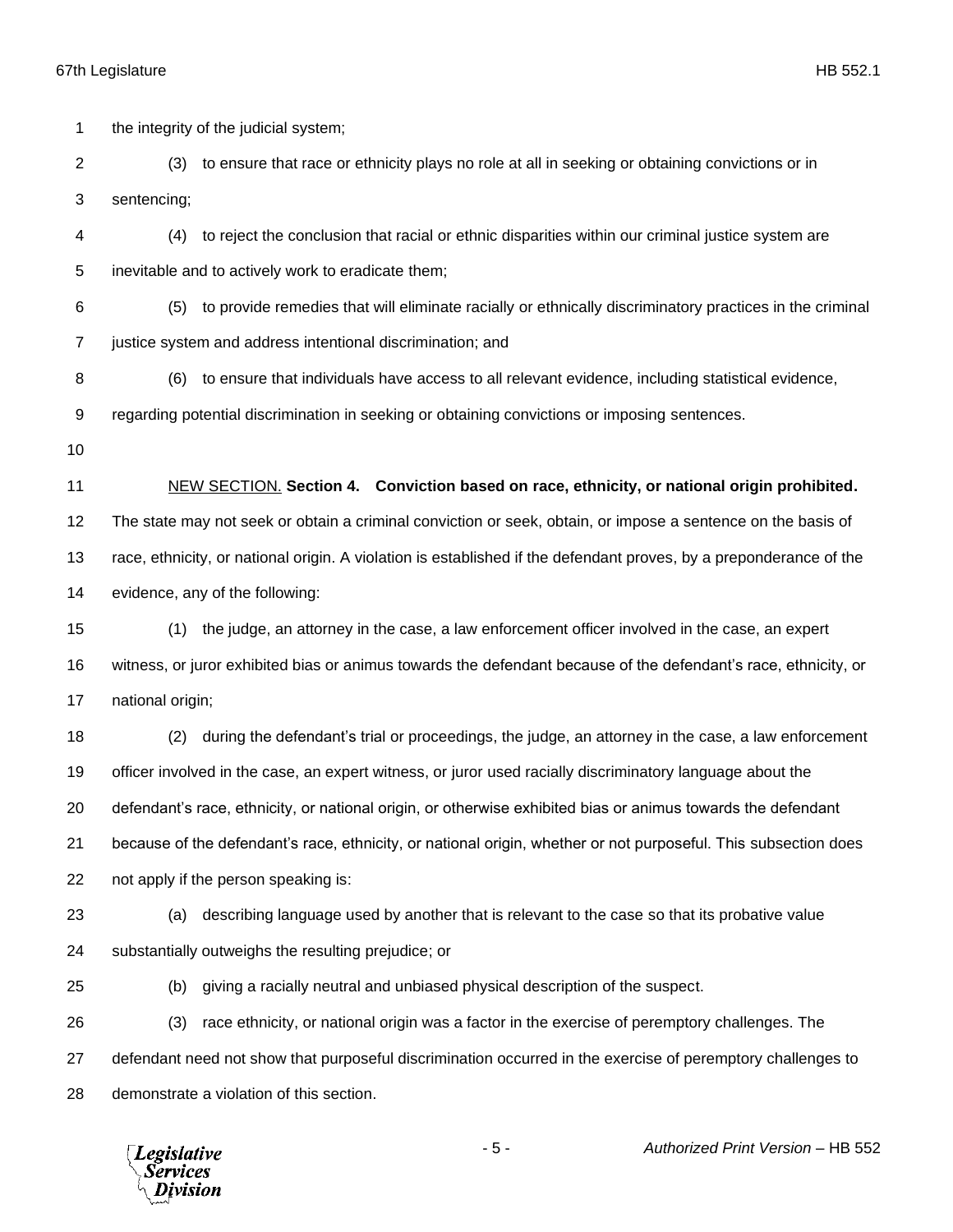| 1              | the defendant was charged or convicted of a more serious offense than defendants of other races,<br>(4)               |
|----------------|-----------------------------------------------------------------------------------------------------------------------|
| $\overline{2}$ | ethnicities, or national origins who commit similar offenses and are similarly situated, and the evidence             |
| 3              | establishes that the prosecution more frequently sought or obtained convictions for more serious offenses             |
| 4              | against people who share the defendant's race, ethnicity, or national origin in the county or judicial district       |
| 5              | where the convictions were sought or obtained; or                                                                     |
| 6              | (a) a longer or more severe sentence was imposed on the defendant than was imposed on other<br>(5)                    |
| 7              | similarly situated individuals convicted of the same offense, and longer or more severe sentences were more           |
| 8              | frequently imposed for the same offense on people that share the defendant's race, ethnicity, or national origin      |
| 9              | than on defendants of other races, ethnicities, or national origins in the county or judicial district where the      |
| 10             | sentence was imposed; or                                                                                              |
| 11             | a longer or more severe sentence was imposed on the defendant than was imposed on other<br>(b)                        |
| 12             | similarly situated individuals convicted of the same offense, and longer or more severe sentences were more           |
| 13             | frequently imposed for the same offense on defendants in cases with victims of one race, ethnicity, or national       |
| 14             | origin than in cases with victims of other races, ethnicities, or national origins in the county or judicial district |
| 15             | where the sentence was imposed.                                                                                       |
| 16             |                                                                                                                       |
| 17             | NEW SECTION. Section 5. Remedies. (1) A defendant may file a motion in district court or, if                          |
| 18             | judgment has been imposed, may file a petition for writ of habeas corpus in a court of competent jurisdiction,        |
| 19             | alleging a violation of [section 4].                                                                                  |
| 20             | If a motion is filed in district court and the defendant makes a prima facie showing of a violation of<br>(2)         |
| 21             | [section 4], the court shall hold a hearing. If the allegations involve the judge, the hearing must be conducted by   |
| 22             | a different judge.                                                                                                    |
| 23             | At the hearing, evidence may be presented by either party, including but not limited to statistical<br>(3)            |
| 24             | evidence, aggregate data, expert testimony, and the sworn testimony of witnesses. The court may also appoint          |
| 25             | an independent expert.                                                                                                |
|                |                                                                                                                       |

 (4) The burden of proving a violation of [section 4] by a preponderance of the evidence is on the defendant.

(5) At the conclusion of the hearing, the court shall make findings on the record.

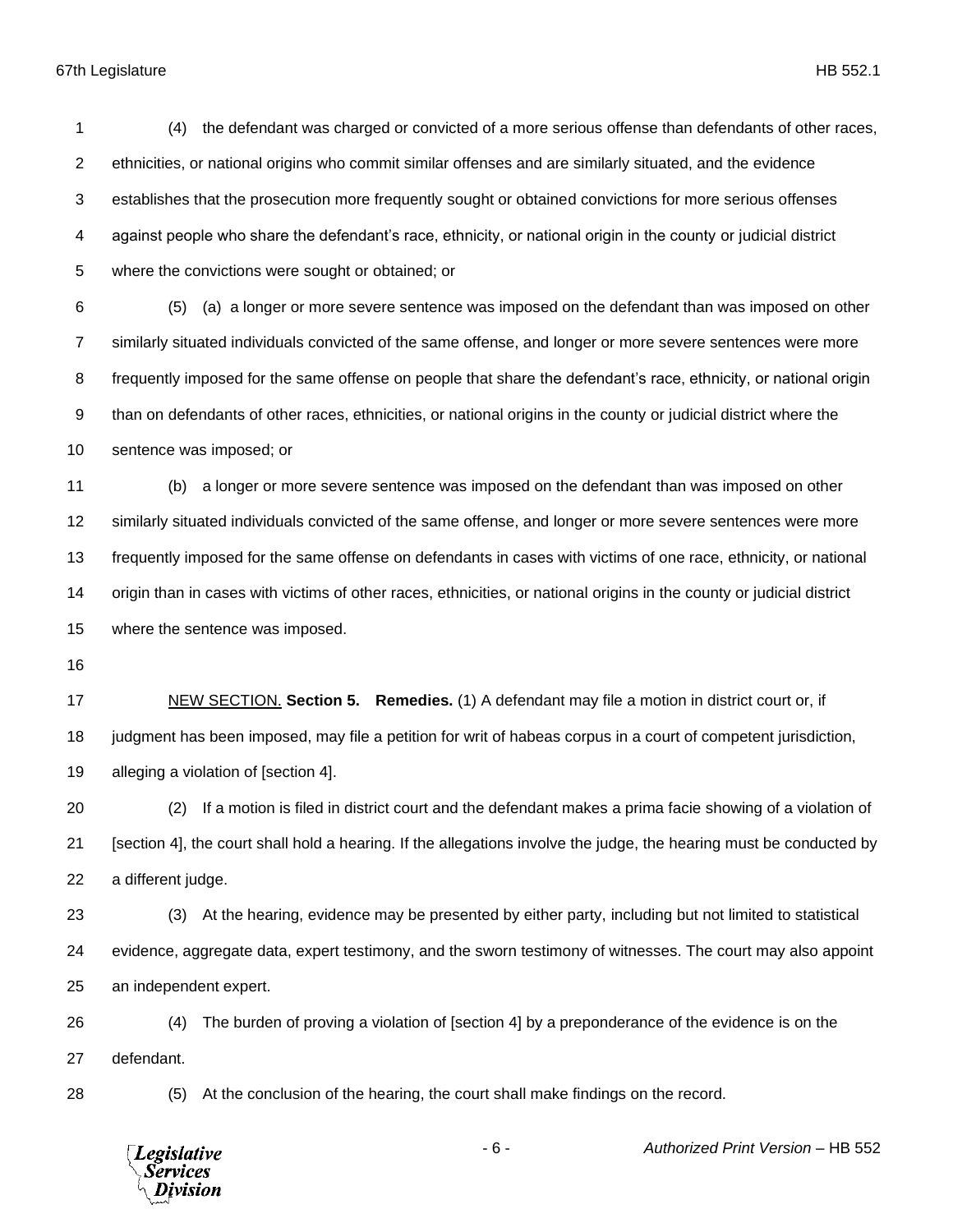| 1  | A defendant may file a motion requesting disclosure to the defense of all evidence relevant to a<br>(6)                  |
|----|--------------------------------------------------------------------------------------------------------------------------|
| 2  | potential violation of [section 4] in the possession or control of the state. A motion filed under this subsection       |
| 3  | must describe the type of records or information the defendant seeks. On a showing of good cause, the court              |
| 4  | shall order the records to be released. On a showing of good cause, the court may permit the prosecution to              |
| 5  | redact information prior to disclosure.                                                                                  |
| 6  | Except for a ballot initiative passed by the voters, if the court finds, by a preponderance of<br>(7)                    |
| 7  | evidence, a violation of [section 4], the court shall impose a remedy specific to the violation found from the list      |
| 8  | contained in subsection (8) or (9).                                                                                      |
| 9  | Before a judgment has been entered in a criminal proceeding, the court may impose any of the<br>(8)                      |
| 10 | following remedies:                                                                                                      |
| 11 | (a)<br>reseat a juror removed by use of a peremptory challenge;                                                          |
| 12 | declare a mistrial, if requested by the defendant;<br>(b)                                                                |
| 13 | discharge the jury panel and empanel a new jury; or<br>(c)                                                               |
| 14 | if the court determines that it would be in the interest of justice, dismiss enhancements, special<br>(d)                |
| 15 | circumstances, or special allegations, or reduce one or more charges.                                                    |
| 16 | (a) When a judgment has been entered in a criminal proceeding, if the court finds that a<br>(9)                          |
| 17 | conviction was sought or obtained in violation of [section 4], the court shall vacate the conviction and sentence,       |
| 18 | find that it is legally invalid, and order new proceedings consistent with [section 4]. If the court finds that the only |
| 19 | violation of [section 4] that occurred is based on [section 4(4)] and the court has the ability to rectify the violation |
| 20 | by modifying the judgment, the court shall vacate the conviction and sentence, find that the conviction is legally       |
| 21 | invalid, and modify the judgment to impose an appropriate remedy for the violation that occurred. On                     |
| 22 | resentencing, the court may not impose a new sentence greater than that previously imposed.                              |
| 23 | When a judgment has been entered, if the court finds the sentence was sought, obtained, or<br>(b)                        |
| 24 | imposed in violation of [section 4], the court shall vacate the sentence, find that it is legally invalid, and impose    |
| 25 | a new sentence. On resentencing, the court may not impose a new sentence greater than that previously                    |
| 26 | imposed.                                                                                                                 |
| 27 | (10) When the court finds there has been a violation of [section 4], the defendant may not be                            |
| 28 | sentenced to death as provided in Title 46, chapter 18, part 3.                                                          |

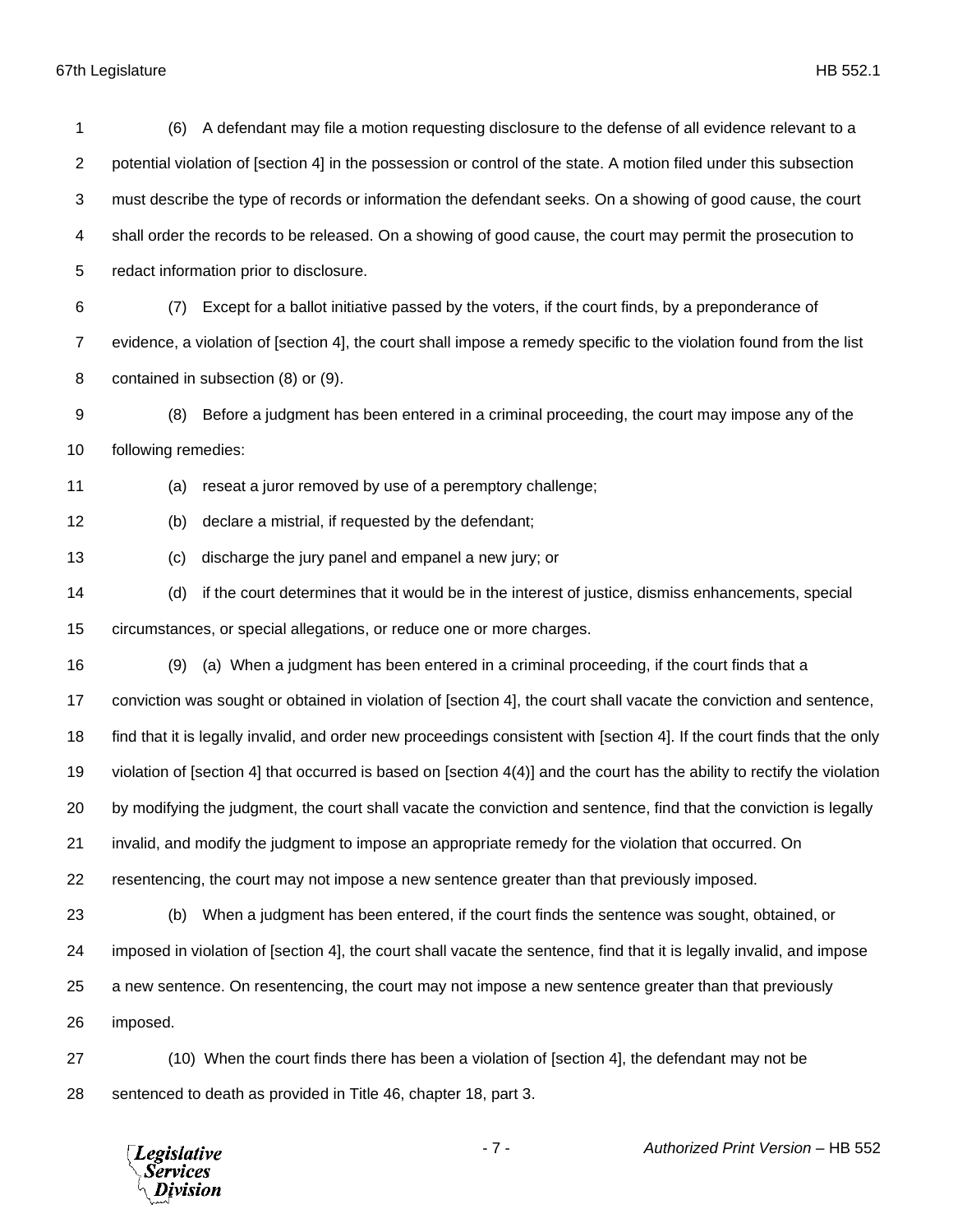*Legislative*<br>Services<br>*Division* 

| 1              | (11) The remedies available under this section do not foreclose any other remedies available under the                |
|----------------|-----------------------------------------------------------------------------------------------------------------------|
| $\overline{2}$ | United States constitution, the Montana constitution, or any other law.                                               |
| 3              | (12) The provisions of this section also apply to adjudications and dispositions made pursuant to the                 |
| 4              | Youth Court Act in Title 41, chapter 5.                                                                               |
| 5              | (13) This section may not prevent the prosecution of crimes pursuant to 45-5-221 or 45-5-222 or a                     |
| 6              | training or reporting requirement of 44-2-117.                                                                        |
| $\overline{7}$ | (14) A defendant may share a race, ethnicity, or national origin with more than one group. A defendant                |
| 8              | may aggregate data among groups to demonstrate a violation of [section 4].                                            |
| 9              |                                                                                                                       |
| 10             | Section 6. Section 46-21-101, MCA, is amended to read:                                                                |
| 11             | "46-21-101. When validity of sentence may be challenged. (1) A person adjudged guilty of an                           |
| 12             | offense in a court of record who has no adequate remedy of appeal and who claims that a sentence was                  |
| 13             | imposed in violation of the constitution or the laws of this state or the constitution of the United States, that the |
| 14             | court was without jurisdiction to impose the sentence, that a suspended or deferred sentence was improperly           |
| 15             | revoked, that a violation of [section 4] occurred, or that the sentence was in excess of the maximum authorized       |
| 16             | by law or is otherwise subject to collateral attack upon any ground of alleged error available under a writ of        |
| 17             | habeas corpus, writ of coram nobis, or other common law or statutory remedy may petition the court that               |
| 18             | imposed the sentence to vacate, set aside, or correct the sentence or revocation order.                               |
| 19             | If Except as provided in [sections 1 through 5], if the sentence was imposed by a justice's,<br>(2)                   |
| 20             | municipal, or city court, the petition may not be filed unless the petitioner has exhausted all appeal remedies       |
| 21             | provided by law. The petition must be filed with the district court in the county where the lower court is located."  |
| 22             |                                                                                                                       |
| 23             | Section 7. Section 46-22-101, MCA, is amended to read:                                                                |
| 24             | "46-22-101. Applicability of writ of habeas corpus. (1) Except as provided in subsection (2), every                   |
| 25             | person imprisoned or otherwise restrained of liberty within this state may prosecute a writ of habeas corpus to       |
| 26             | inquire into the cause of imprisonment or restraint and, if illegal, to be delivered from the imprisonment or         |
| 27             | restraint.                                                                                                            |
| 28             | The Except as provided in subsection (3), the writ of habeas corpus is not available to attack the<br>(2)             |
|                |                                                                                                                       |

- 8 - *Authorized Print Version* – HB 552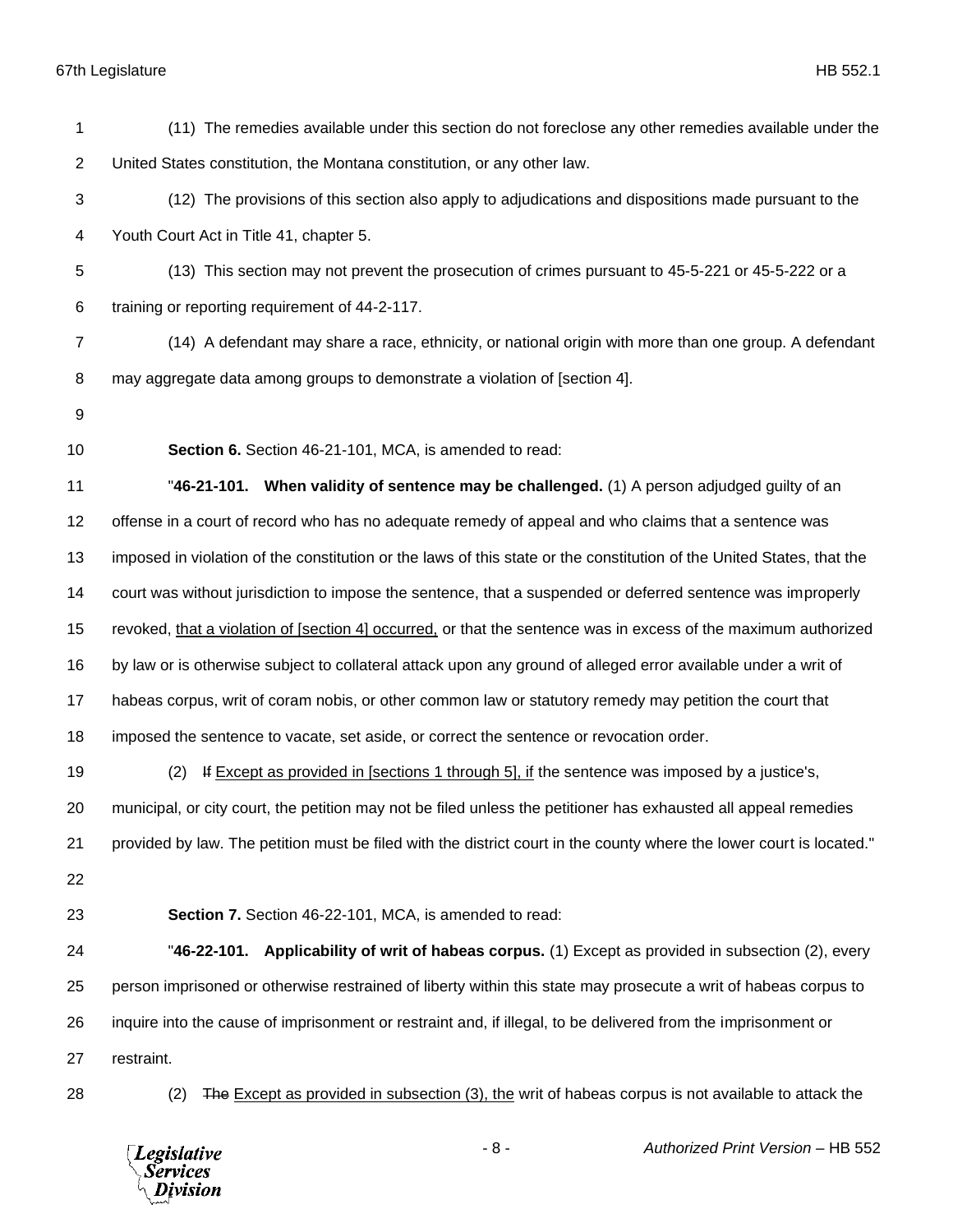(3) (a) The writ of habeas corpus may also be prosecuted after judgment has been entered based on evidence that a criminal conviction or sentence was sought, obtained, or imposed in violation of [section 4] if judgment was entered on or after [the effective date of this act]. (b) A petition raising a claim of this nature for the first time, or on the basis of new discovery provided 8 by the state or other new evidence that could not have been previously known by the petitioner with due diligence, may not be considered a successive or abusive petition. If the petitioner has a habeas corpus petition pending in state court, but it has not yet been decided, the petitioner may amend the existing petition with a claim that the petitioner's conviction or sentence was sought, obtained, or imposed in violation of [section 4]. 12 The petition must state if the petitioner requests appointment of counsel, and the court shall appoint counsel if the petitioner cannot afford counsel. The petition alleges facts that would establish a violation of [section 4]. Newly appointed counsel may amend a petition filed before the counsel's appointment. (c) The court shall review a petition raising a claim pursuant to [section 4] and shall determine if the petitioner has made a prima facie showing of entitlement to relief. If the petitioner makes a prima facie showing 17 that the petitioner is entitled to relief, the court shall issue an order to show cause why relief may not be granted 18 and hold an evidentiary hearing, unless the state declines to show cause. (d) The defendant shall appear at the hearing by audio-video communication unless counsel indicates that the defendant's presence in court is needed. (e) If the court determines that the petitioner has not established a prima facie showing of entitlement to relief, the court shall state the factual and legal basis for its conclusion on the record or issue a written order detailing the factual and legal basis for its conclusion." NEW SECTION. **Section 8. Codification instruction.** [Sections 1 through 5] are intended to be codified as an integral part of Title 46, chapter 1, and the provisions of Title 46, chapter 1, apply to [sections 1 through 5]. - 9 - *Authorized Print Version* – HB 552 **Legislative** *Services* Division

validity of the conviction or sentence of a person who has been adjudged guilty of an offense in a court of

record and has exhausted the remedy of appeal. The relief under this chapter is not available to attack the

legality of an order revoking a suspended or deferred sentence.